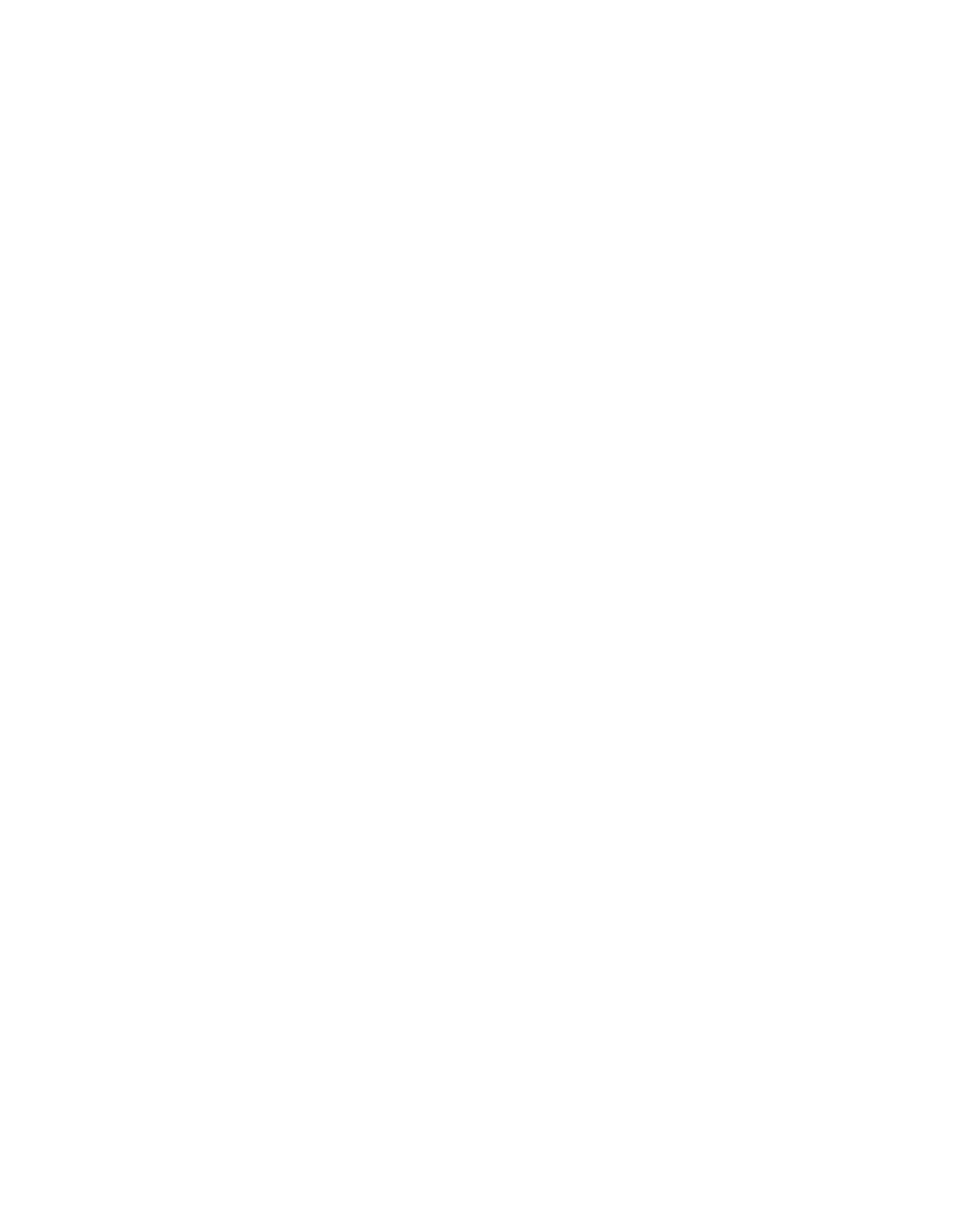





## 4. Tax and Fee Recommendations

| <b>Table of Contents</b>                                        | Page |
|-----------------------------------------------------------------|------|
|                                                                 |      |
| Tax and Fee Schedule - Fiscal Years 2022 - 2023                 | 63   |
| Historical Graph of Property Tax Rates Fiscal Years 2013 - 2023 | 67   |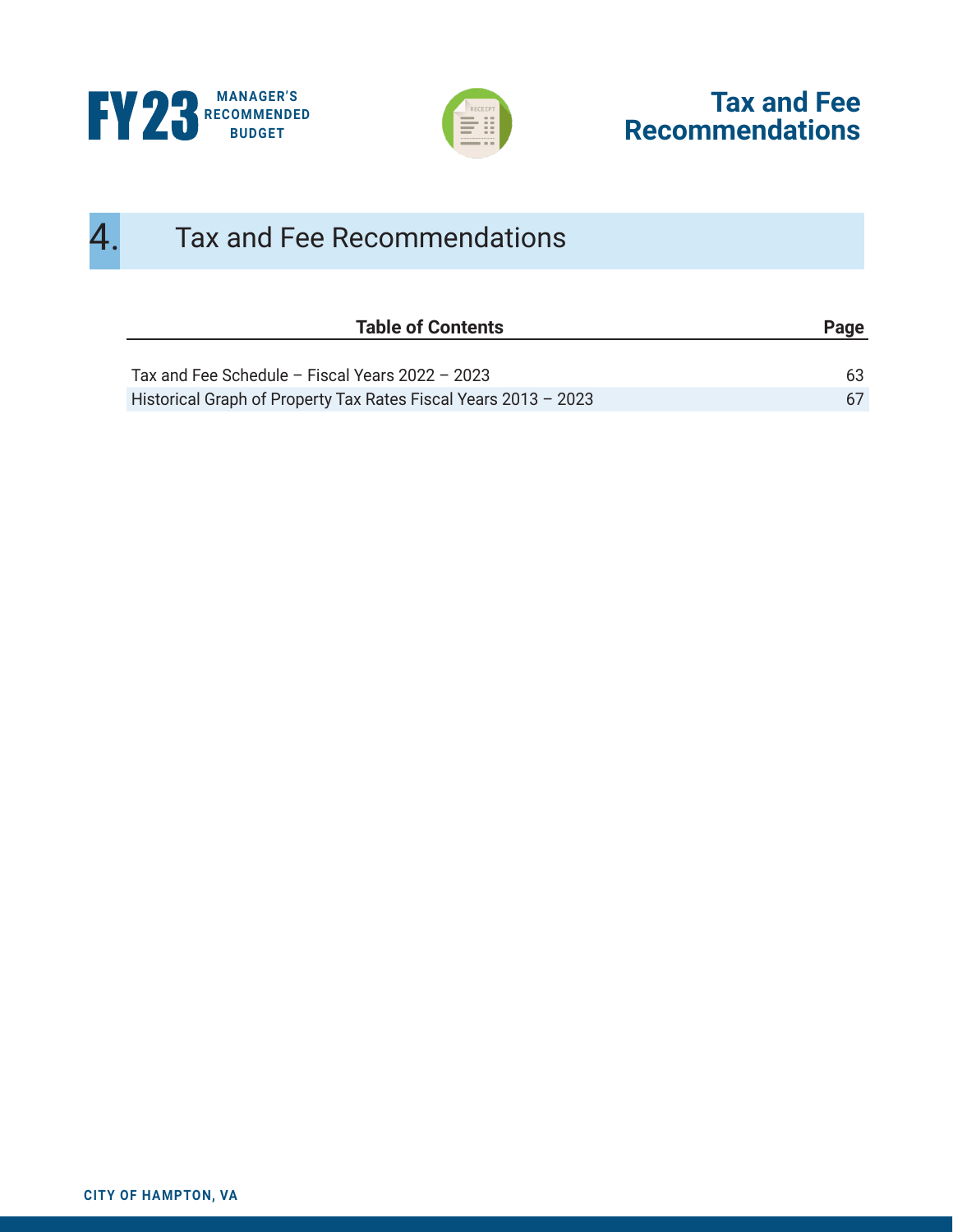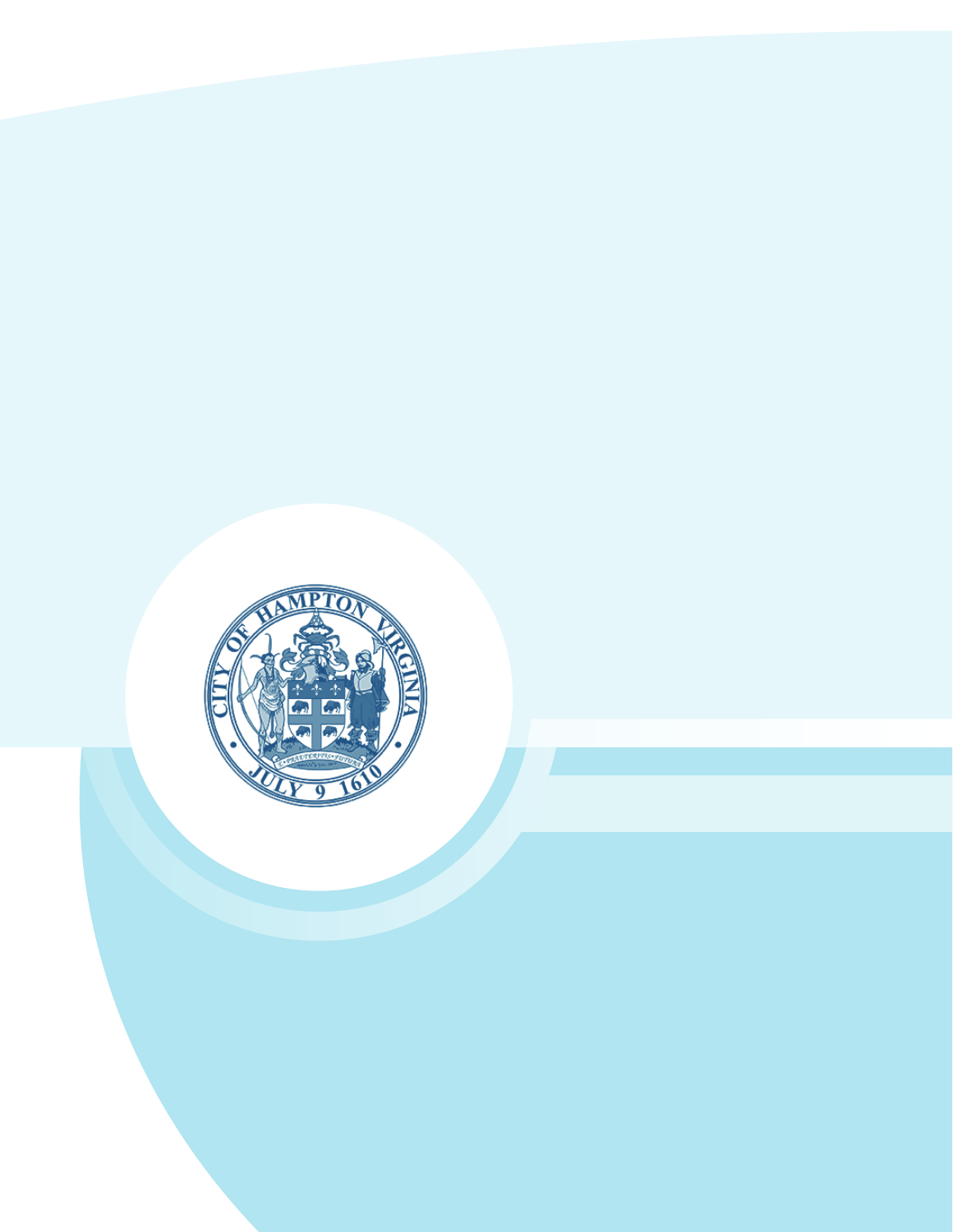



| <b>Taxes and Fees</b>                                                                                                                                                                                                                            | <b>FY22 Budget</b>                    | <b>FY23 Budget</b>                    |  |  |
|--------------------------------------------------------------------------------------------------------------------------------------------------------------------------------------------------------------------------------------------------|---------------------------------------|---------------------------------------|--|--|
| The following taxes and fees are generated to support the General Fund                                                                                                                                                                           |                                       |                                       |  |  |
| REAL ESTATE TAXES (per \$100 of assessed value)                                                                                                                                                                                                  | \$1.24                                | \$1.18                                |  |  |
| PERSONAL PROPERTY TAX for all Personal Property<br>not Otherwise Specified (per \$100 of assessed<br>value)*                                                                                                                                     | \$4.50 per \$100<br>of Assessed Value | \$4.50 per \$100<br>of Assessed Value |  |  |
| PERSONAL PROPERTY TAX for all Manufactured<br>Homes (per \$100 of assessed value)                                                                                                                                                                | \$1.24                                | \$1.18                                |  |  |
| PERSONAL PROPERTY TAX for Privately Owned<br>Pleasure Boats and Watercraft Used for Recreational<br>Purposes Only (1) 18 ft. and over; (2) motorized and<br>under 18 ft.; and (3) nonmotorized and under 18 ft.<br>(per \$100 of assessed value) | \$0.000001                            | \$0.000001                            |  |  |
| PERSONAL PROPERTY TAX for Boats or Watercraft<br>Used for Business Purposes Only Weighing (1) Less<br>than Five Tons and (2) Five Tons or More (per \$100 of<br>assessed value)                                                                  | \$1.00                                | \$1.00                                |  |  |
| PERSONAL PROPERTY TAX for (1) Privately Owned<br>Camping Trailers, Travel Trailers and Certain Privately<br>Owned Trailers Used to Transport Horses and (2)<br>Motor Homes Used for Recreational Purposes Only<br>(per \$100 of assessed value)  | \$1.50                                | \$1.50                                |  |  |
| PERSONAL PROPERTY TAX for one (1) Motor Vehicle<br>Regularly Used by a Disabled Veteran (per \$100 of<br>assessed value)                                                                                                                         | \$0.000001                            | \$0.000001                            |  |  |
| PERSONAL PROPERTY TAX for Vehicles Modified<br>for Physically Handicapped Individuals (per \$100 of<br>assessed value)                                                                                                                           | \$0.000001                            | \$0.000001                            |  |  |
| PERSONAL PROPERTY TAX for Machinery and Tools<br>(per \$100 of assessed value)                                                                                                                                                                   | \$3.50                                | \$3.50                                |  |  |
| PERSONAL PROPERTY TAX for Machinery and Tools<br>Used in the Manufacture of Precision Investment<br>Castings (per \$100 of assessed value)                                                                                                       | \$3.25                                | \$3.25                                |  |  |

\* For calendar year 2022, an assessment ratio of 75% will be applied to the value of most passenger vehicles and trucks, which will result in a lower effective tax rate than stated above.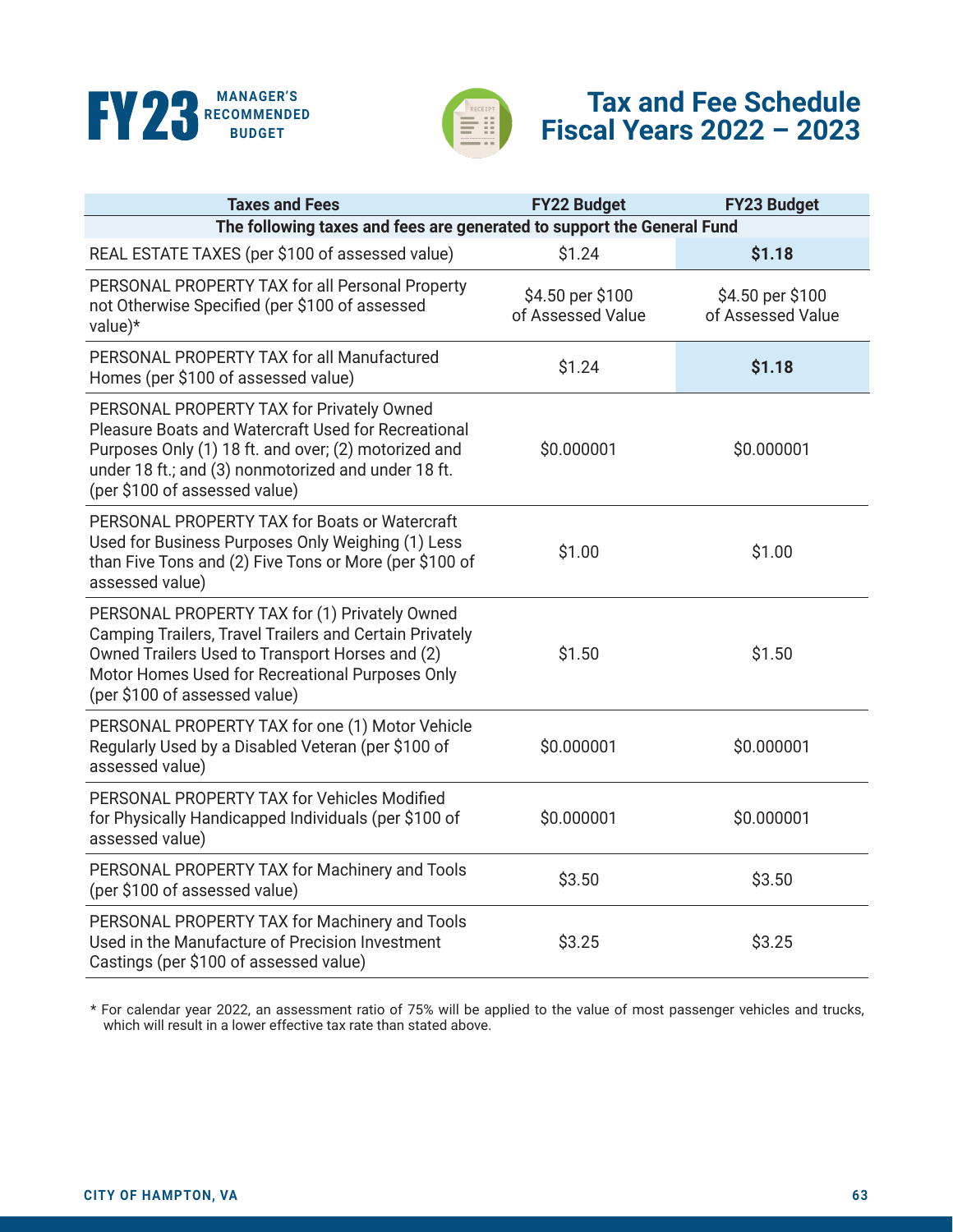



## **Tax and Fee Schedule Fiscal Years 2022 – 2023**

| <b>Taxes and Fees</b>                                                                     | <b>FY22 Budget</b>                                                                                                                                                                                                                                    | <b>FY23 Budget</b>                                                                                                                                                                                                                                    |  |
|-------------------------------------------------------------------------------------------|-------------------------------------------------------------------------------------------------------------------------------------------------------------------------------------------------------------------------------------------------------|-------------------------------------------------------------------------------------------------------------------------------------------------------------------------------------------------------------------------------------------------------|--|
| The following taxes and fees are generated to support the General Fund (Cont'd)           |                                                                                                                                                                                                                                                       |                                                                                                                                                                                                                                                       |  |
| <b>Admission/Amusement Tax</b>                                                            | 10.0%                                                                                                                                                                                                                                                 | 10.0%                                                                                                                                                                                                                                                 |  |
| Boat License Fee (privately owned boats and<br>watercraft for recreational purposes only) | \$20 - less than 16 feet<br>{motorized};<br>\$40 - 16 feet to less than<br>20 feet<br>{motorized};<br>\$75 - 20 feet to less than<br>40 feet<br>{motorized and<br>non-motorized} and<br>\$150 - 40 feet or longer<br>{motorized and<br>non-motorized} | \$20 - less than 16 feet<br>{motorized};<br>\$40 - 16 feet to less than<br>20 feet<br>{motorized};<br>\$75 - 20 feet to less than<br>40 feet<br>{motorized and<br>non-motorized} and<br>\$150 - 40 feet or longer<br>{motorized and<br>non-motorized} |  |
| Cigarette Tax                                                                             | \$0.85 per (20 cigarette)<br>pack                                                                                                                                                                                                                     | \$0.85 per (20 cigarette)<br>pack                                                                                                                                                                                                                     |  |
| Communications Sales Tax (State rate; locality only<br>receives allocated share)          | 5.0% of gross receipts                                                                                                                                                                                                                                | 5.0% of gross receipts                                                                                                                                                                                                                                |  |
| Court Fee - Local Criminal Justice Training Academy                                       | \$5.00 per applicable<br>court case                                                                                                                                                                                                                   | \$5.00 per applicable<br>court case                                                                                                                                                                                                                   |  |
| <b>Courthouse Maintenance Fee</b>                                                         | \$2.00 per court case                                                                                                                                                                                                                                 | \$2.00 per court case                                                                                                                                                                                                                                 |  |
| <b>Courtroom Security Fee</b>                                                             | \$10.00 per court case                                                                                                                                                                                                                                | \$10.00 per court case                                                                                                                                                                                                                                |  |
| Electric Utility Tax - Commercial                                                         | \$2.29 plus the rate of<br>\$0.013953 on the first<br>2,703 kWh delivered;<br>\$0.003321 on each kWh<br>thereafter, not to exceed<br>\$80 per month                                                                                                   | \$2.29 plus the rate of<br>\$0.013953 on the first<br>2,703 kWh delivered;<br>\$0.003321 on each kWh<br>thereafter, not to exceed<br>\$80 per month                                                                                                   |  |
| Electric Utility Tax - Residential                                                        | $$1.40 + $0.014953/kWh;$<br>\$3 Maximum                                                                                                                                                                                                               | $$1.40 + $0.014953/kWh;$<br>\$3 Maximum                                                                                                                                                                                                               |  |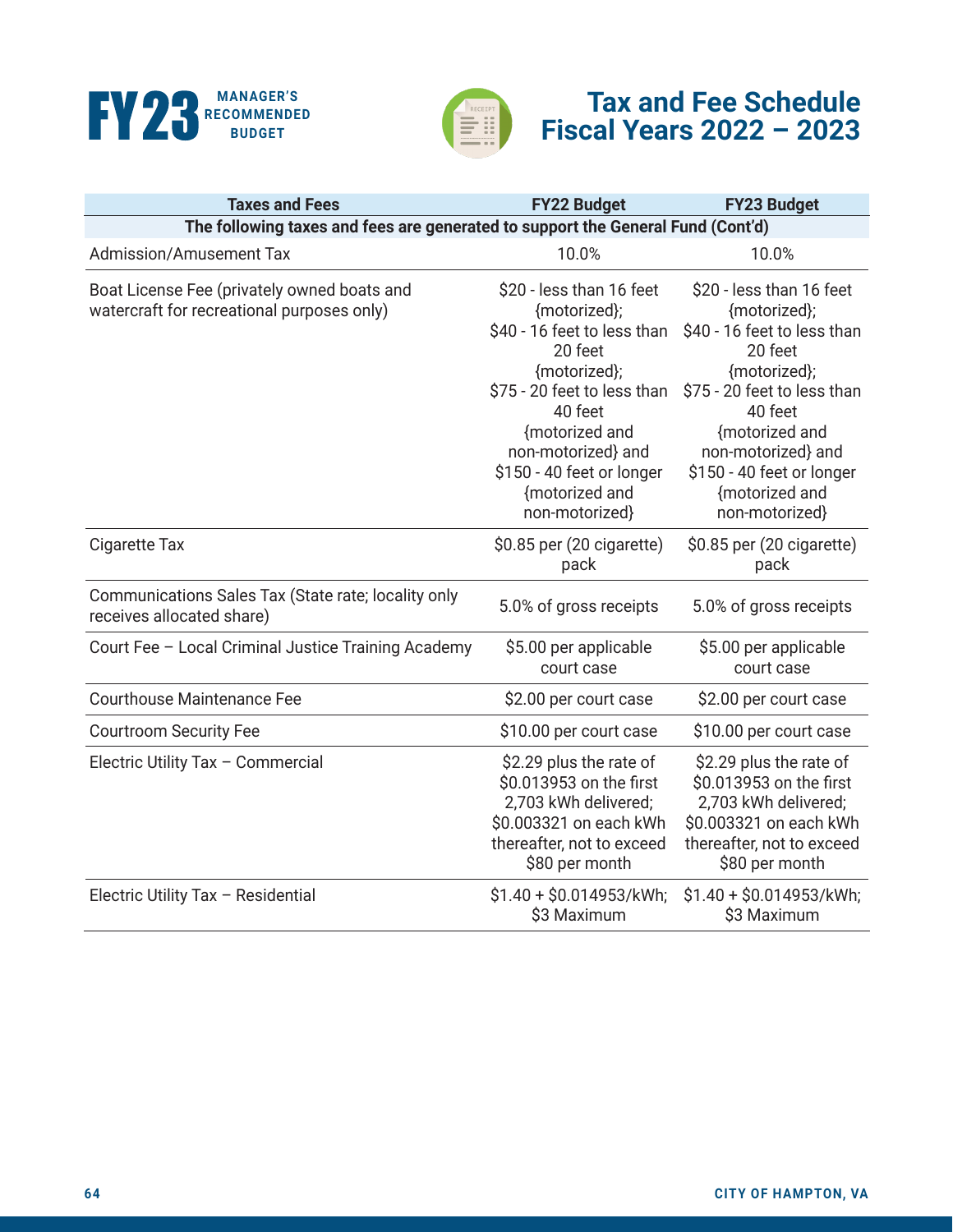



## **Tax and Fee Schedule Fiscal Years 2022 – 2023**

| <b>Taxes and Fees</b>                                                                               | <b>FY22 Budget</b>                                                                                                                                             | <b>FY23 Budget</b>                                                                                                                                                    |  |
|-----------------------------------------------------------------------------------------------------|----------------------------------------------------------------------------------------------------------------------------------------------------------------|-----------------------------------------------------------------------------------------------------------------------------------------------------------------------|--|
| The following taxes and fees are generated to support the General Fund (Cont'd)                     |                                                                                                                                                                |                                                                                                                                                                       |  |
| Emergency Medical Service (EMS) Recovery (per<br>transport occurrence)                              | \$500.00 - Basic Life<br>Support (BLS);<br>\$600.00 - Advanced Life<br>Support (ALS-1);                                                                        | \$500.00 - Basic Life<br>Support (BLS);<br>\$600.00 - Advanced Life<br>Support (ALS-1);                                                                               |  |
| Any portion of an EMS transport episode not covered<br>by insurance will be billed to the resident. | \$750.00 - Advanced Life<br>Support (ALS-2);<br>\$125.00 - Patient<br>Assessment Fee;<br>\$11.00 - Ground<br><b>Transport Mileage (GTM)</b><br>per loaded mile | \$750.00 - Advanced Life<br>Support (ALS-2);<br>\$125.00 - Patient<br><b>Assessment Fee;</b><br>\$11.00 - Ground<br><b>Transport Mileage (GTM)</b><br>per loaded mile |  |
| Gas Utility Tax - Commercial                                                                        | $$2.78 + $0.135199/$<br>CCF on the first 130;<br>plus \$0.032578/CCF<br>thereafter, maximum<br>\$65.00 per month                                               | $$2.78 + $0.135199/$<br>CCF on the first 130;<br>plus \$0.032578/CCF<br>thereafter, maximum<br>\$65.00 per month                                                      |  |
| Gas Utility Tax - Residential                                                                       | $$1.98 + $0.191/CCF$<br>delivered monthly;<br>maximum \$2.40 per<br>month                                                                                      | $$1.98 + $0.191/CCF$<br>delivered monthly;<br>maximum \$2.40 per<br>month                                                                                             |  |
| Hotel/Motel (Transient) Lodging Tax & Fee (Flat Tax)                                                | 8.0%, plus \$2.00 per<br>room, per night                                                                                                                       | 8.0%, plus \$2.00 per<br>room, per night                                                                                                                              |  |
| Motor Vehicle License (Passenger Car; Not for Hire)                                                 | \$35.00 up to 4,000 lbs;<br>\$40.00 over 4,000 lbs                                                                                                             | \$35.00 up to 4,000 lbs;<br>\$40.00 over 4,000 lbs                                                                                                                    |  |
| Public Rights-of-Way Use Fee                                                                        | \$1.60 Line, Per Month*                                                                                                                                        | \$1.01 Line, Per Month*                                                                                                                                               |  |
| Food & Beverage Tax                                                                                 | 7.5%                                                                                                                                                           | 7.5%                                                                                                                                                                  |  |
| Sales Tax - Food - Local Rate<br>(Food purchased for home consumption.)                             | 1.0%                                                                                                                                                           | 1.0%                                                                                                                                                                  |  |
| Sales Tax - Food - Local Rate                                                                       | 1.0%                                                                                                                                                           | 1.0%                                                                                                                                                                  |  |

\* This rate is determined annually by the Virginia Department of Transportation per Code of Virginia 56-468.1.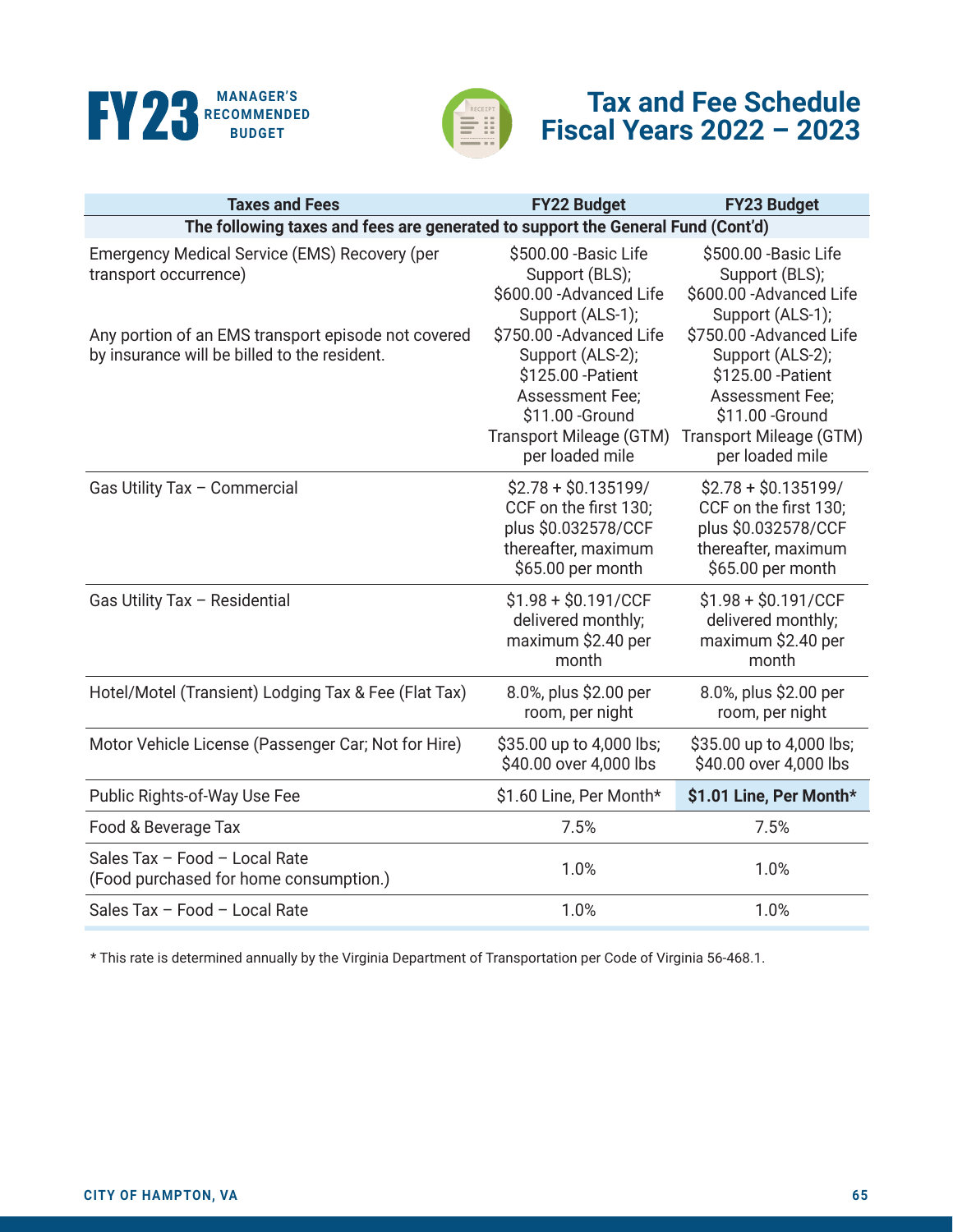



| <b>Taxes and Fees</b>                                                        | <b>FY22 Budget</b>                                           | <b>FY23 Budget</b>                                           |  |
|------------------------------------------------------------------------------|--------------------------------------------------------------|--------------------------------------------------------------|--|
| The following fees are generated to Support the Solid Waste Management Fund  |                                                              |                                                              |  |
| <b>Landfill Tipping Fee</b>                                                  | \$38.00 per ton                                              | \$38.00 per ton                                              |  |
| Solid Waste User Fee - Recyclers<br>(Rate for up to 2 refuse containers)     | \$7.25 per week                                              | \$7.25 per week                                              |  |
| Solid Waste User Fee - Non-Recyclers<br>(Rate for up to 2 refuse containers) | \$13.00 per week                                             | \$13.00 per week                                             |  |
|                                                                              |                                                              |                                                              |  |
| The following fees are generated to Support the Stormwater Management Fund   |                                                              |                                                              |  |
| Stormwater User Fee - Commercial                                             | \$10.83 per 2,429 sq. ft.<br>of impervious area per<br>month | \$10.83 per 2,429 sq. ft.<br>of impervious area per<br>month |  |
| Stormwater User Fee - Residential                                            | \$10.83 per month                                            | \$10.83 per month                                            |  |
|                                                                              |                                                              |                                                              |  |
| The following fees are generated to Support the Wastewater Management Fund   |                                                              |                                                              |  |
| <b>Sewer User Fee</b>                                                        | \$1.81 per 100 cu. ft. of<br>water consumption               | \$1.81 per 100 cu. ft. of<br>water consumption               |  |
| Sewer Surcharge Fee                                                          | \$0.94 per 100 cu. ft. of<br>water consumption               | \$0.94 per 100 cu. ft. of<br>water consumption               |  |
|                                                                              |                                                              |                                                              |  |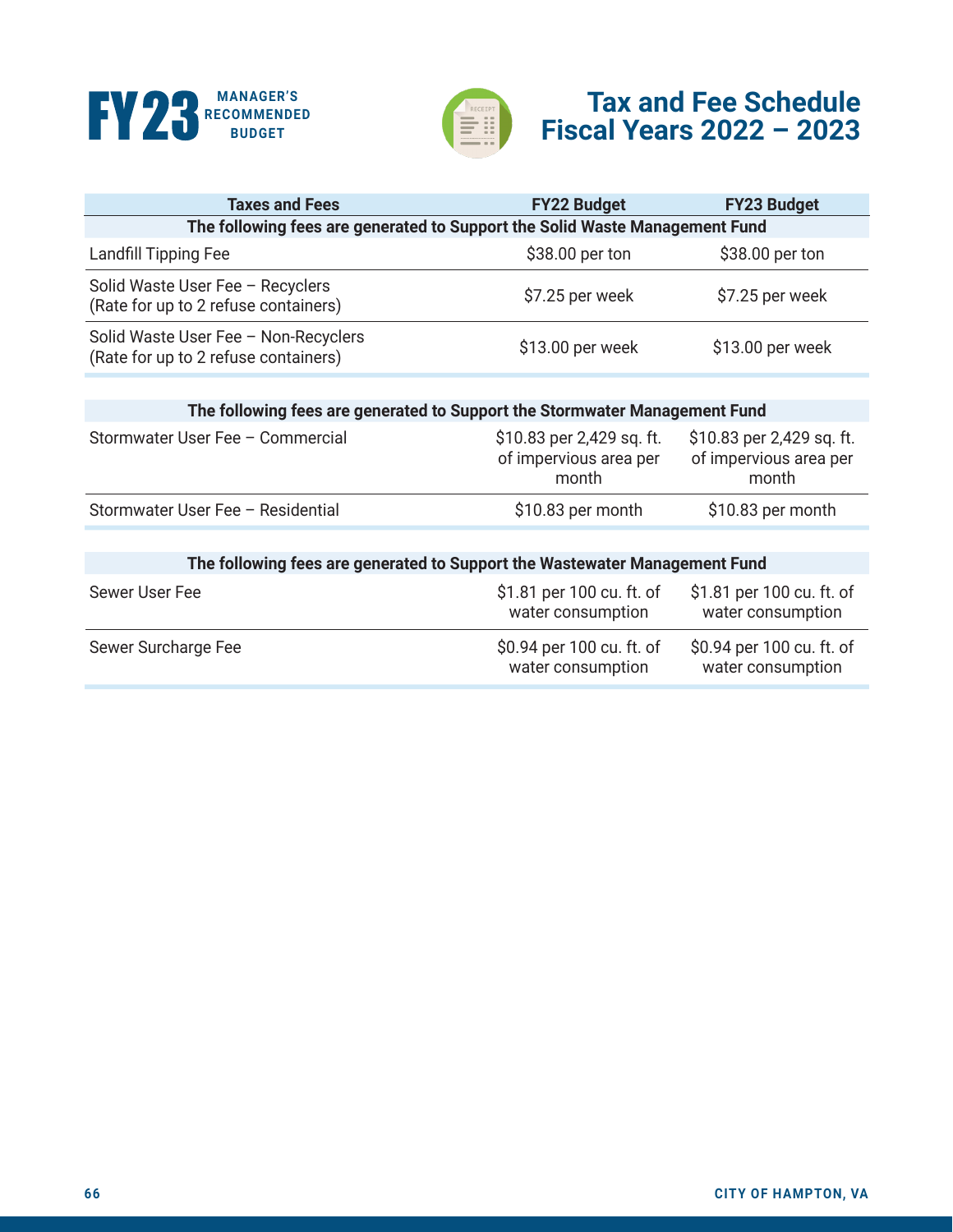



## **Historical Graph of Property Tax Rates Fiscal Years 2012 – 2022**





\*The tax rate is approved during the annual fiscal year budget adoption process, but is levied on a calendar year basis.